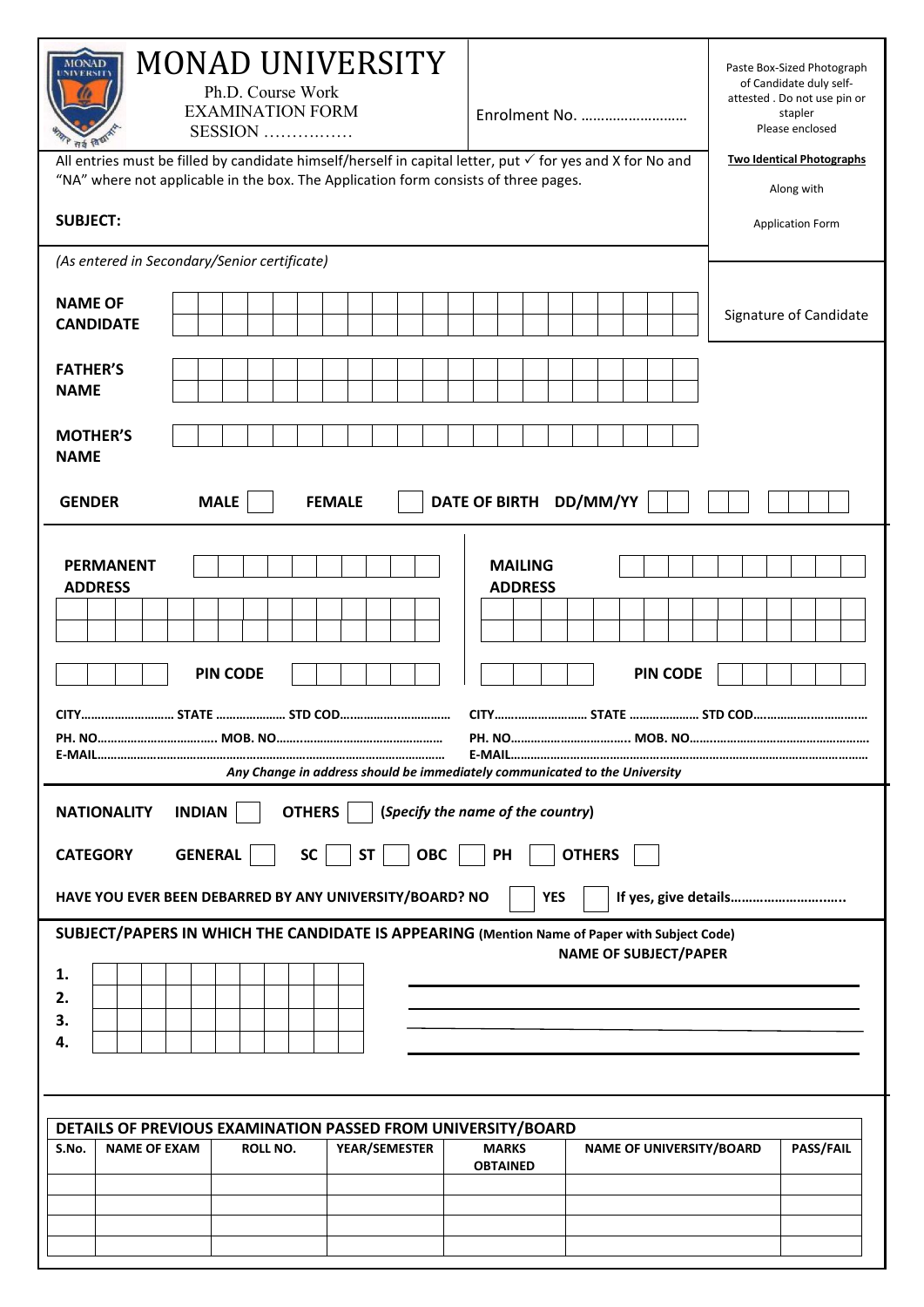## Required Fees:

(a) Cash/Online payment of Rs 3000/-

Cash receipt no./ Transaction No. | Date

Or

(b) Demanddraft of Rs. 3000/-in favor of MONAD UNIVERSITY, Payable at HAPUR

| <b>Demand Draft</b><br><b>Number</b> | <b>Name of Bank</b> | Date | <b>Issuing Branch</b> |
|--------------------------------------|---------------------|------|-----------------------|
|                                      |                     |      |                       |

## INSTRUCTION

1) Rs. 100 will be charged for issuing Duplicate Hall Ticket. 2) Applications received after the specified date will not be entertained. 3) Suppression or furnishing of any false information by a candidate will lead to immediate cancellation of his/her admission with no refund of fees. 4) There will be no refund of fee under any circumstances.

## DECLARATION BY THE APPLICANT

I have read and understood the rules and regulations of the University and satisfied myself that I fulfill the eligibility conditions. I have furnished necessary information/document (s) correctly I shall submit any other documents (s) that may be required in the future. I understand that my candidature is liable to be cancelled by the Monad University Hapur if the information/documents (s) submitted herewith is found incorrect or misleading. Further the University has full authority to take appropriate action which shall be acceptable to me. In future also. If any information submitted by me is found incorrect, the University has the authority to cancel the Degree/Diploma any time.

Dated………………………………….. (DD/MM/YY)

Signature of Candidate